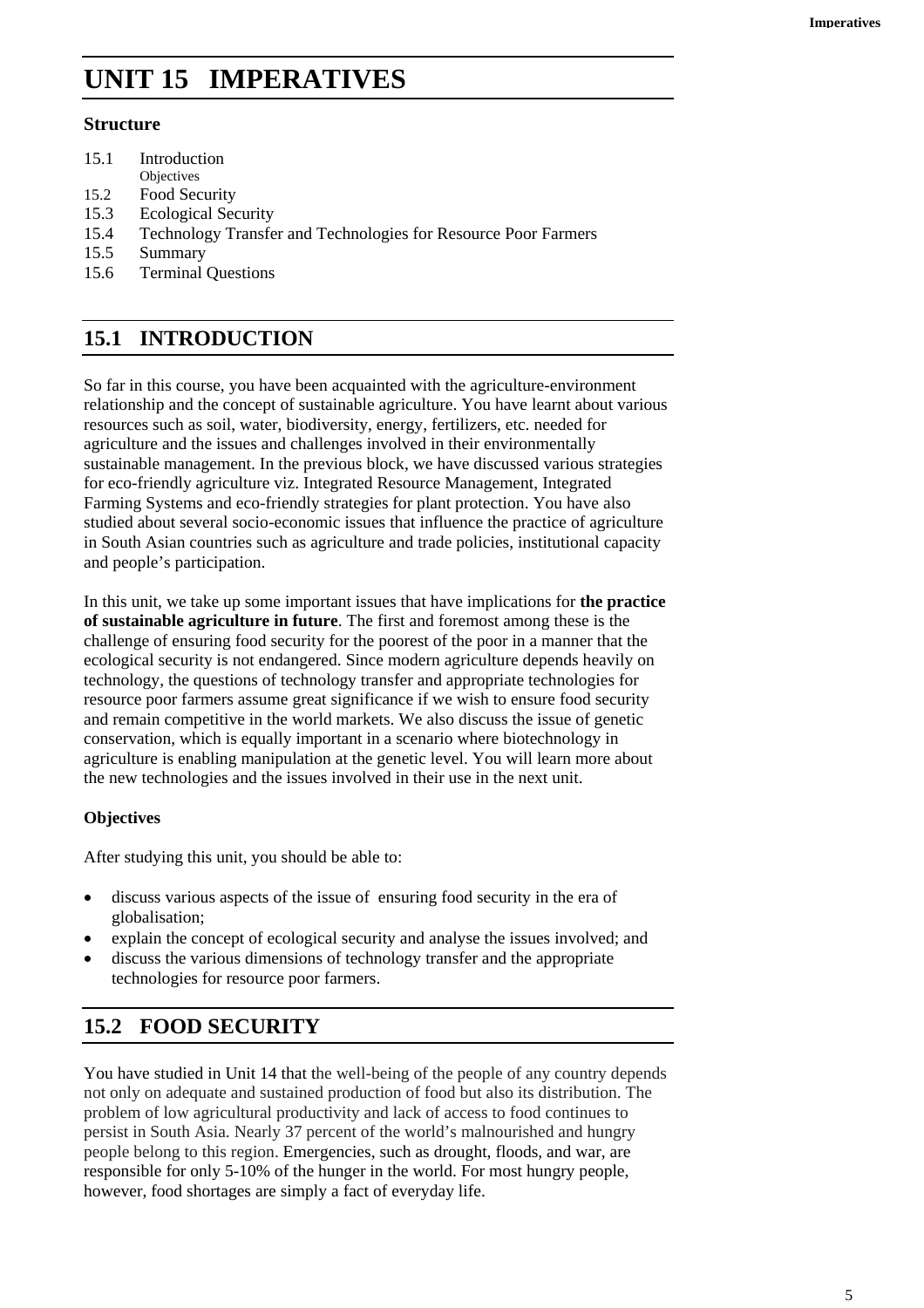Therefore, a major social objective of these countries is to ensure adequate food for all at reasonable prices at all times with special provision for the chronically undernourished, underprivileged and other vulnerable groups of the society. This is the crux of the issue of food security. Let us begin the discussion on the issue by understanding what it means in our context.

According to the FAO Committee on World Food Security, food security means that "all people at all times have physical and economic access to the basic foods they need." To elaborate further, sustainable food and nutritional security may be defined as a condition in which every individual at all times has physical, economic, social and environmental access to **safe**, **nutritionally adequate** and **personally acceptable foods in a manner that maintains human dignity**. This means that in order to enjoy food security, there must be on the one hand a provision of safe, nutritious, and quantitatively and qualitatively adequate food and, on the other, rich and poor, male and female, old and young, all must have access to it.

Food security requires that at all levels **- production, distribution, consumption and waste management** - measures need to be taken to guarantee a democratic and sustainable food system. A sustainable food system aims for the satisfaction of basic human needs without compromising the ability of future generations to meet their own needs. It involves maintaining ecological integrity, and incorporating conservation and development.

We now discuss various dimensions of the issue of food security.

#### **Availability**

Availability refers to the **assured and reliable supplies of sufficient quantities of food of appropriate quality, now and in the future** through increase in domestic agricultural production or imports.Sufficient supply of food for all people at all times is a precondition for food security and has historically been a major challenge.

In 1979 the World Food Programme Report conceptualized food security, equating it with an "assurance of supplies and a balanced supply-demand situation of stable foods in the international market." The report also emphasized that increasing food production in the developing countries would be the basis on which to build their food security. For a long time, there was a tendency on the part of planners, policy makers, economists and agricultural scientists to understand the issue of food security *only* from the point of view of increased supply through increase in production. It was thought that increased food production would automatically lead to assured food supply to all people. Thus, the monitoring of food insecurity in the early years focused only on the availability of food in the world marketplace and on the food production systems of developing countries.

The Green Revolution of the 1970s was seen as the answer to the problem of hunger. But such a largely technological approach has come under rigorous critical scrutiny both on the counts of environmental sustainability and social equity. In countries like ours, it has largely benefited rich farmers at the expense of poor farmers. We shall visit this aspect in detail shortly. Here we briefly talk about the limitation of the technology per se.

Most of the technologies used to bring about the Green Revolution have been focusing on the *quantity* of food (mostly wheat and rice) produced, and *economies of scale* without paying enough attention to the sustainability of the practices. Not much attention has been paid to the production of the nutritionally superior grains such as coarse cereals and pulses, which has been extremely uneven over the last several years. It has had an adverse implication for the country's nutritional security. Onethird of the population living below the poverty line is afflicted with wide-spread protein deficiency and malnutrition. Coarse cereals and pulses are known as the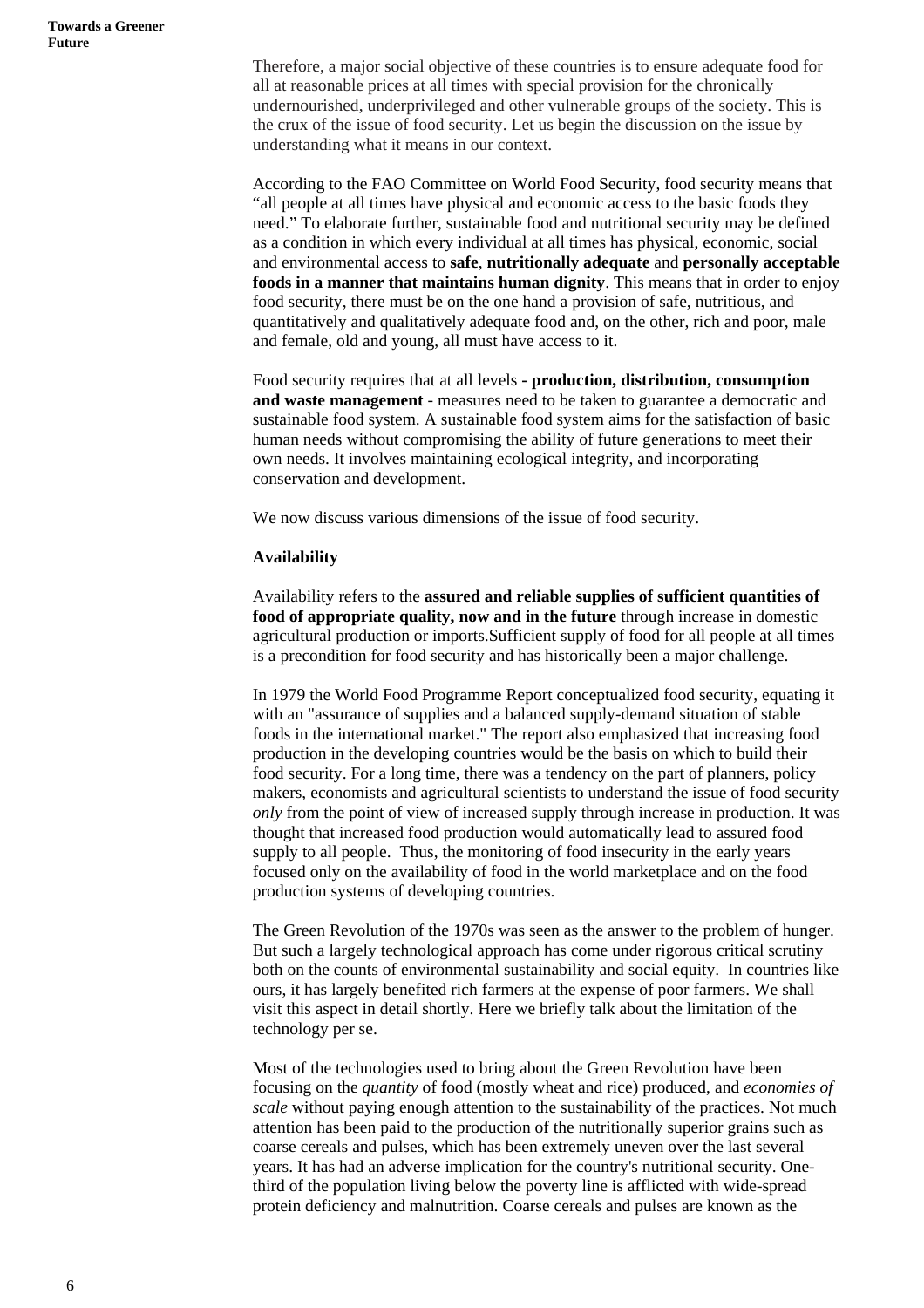cheap sources of protein for the common man, but the per capita availability of both has declined consistently.

You have studied in the previous blocks about how the wide use of chemical fertilizers and pesticides has thrown up serious ecological problems in many parts of the world. The intensive land use and widespread biomass shortage have led to the depletion of essential nutrients and organic matter in cultivated soils. Resources such as water, forests, fisheries, and livestock are also under tremendous strain. This has led to a rethinking about the Green Revolution and to a quest for more sustainable approaches to increase food production.

Experience has also shown clearly that global food availability does not ensure food security to any particular country because what is available in the world market (or the surplus in the developed countries) cannot be accessed by hunger/famine-affected people in developing countries; the economies of these countries, in general, cannot afford to purchase food from the world market.

Moreover, an increase in national food production does not by itself guarantee food security. Availability of food at the national level is but one factor for food security. The assumption underlying this perspective is that whatever food is produced in the country will be evenly distributed to each region and to each household. But the fact is different. **People will have access to the surplus in the country** (through the markets) **if, and only if, they have the required purchasing power**. In most poor countries, however, many people do not have such power. National governments, too, often lack the necessary financial resources to purchase the surplus and to distribute it to the have-nots, especially when millions become destitute. Therefore, food availability at the national level alone does not provide food entitlement to households and individuals.

As the world's population continues to swell toward 8.1 billion by 2030, even advocates of the Green Revolution agree that increasing food production alone will not ensure assured food supply for all. "Despite the successes of the Green Revolution, the battle to ensure food security for hundreds of millions of miserably poor people is far from won", says Norman Borlaug, who received the 1970 Nobel Peace Prize for his work to increase food production around the world that sparked the Green Revolution. It is now a well accepted fact that technological innovation is no panacea to all problems of poverty and sustainable development - it is just one stone in a large and complex socio-economic mosaic.

Further, there is no relationship between the prevalence of hunger in a given country and its population. For every densely populated and hungry nation like Bangladesh, there is a sparsely populated and hungry nation like Brazil and Indonesia. The world today produces more food per inhabitant than ever before. Enough is available to provide about 2 kg of food for every person every day: more than 1 kg of grain, beans and nuts, about half a kg of meat, milk and eggs and another half a kg of fruits and vegetables. The real causes of hunger are **poverty**, **inequality** and **lack of access**. Too many people are too poor to buy the food that is available (but often poorly distributed) or lack the land and resources to grow it themselves. **Access to food** is now recognized as an important parameter of food security. But before we move on to it, you may like to consolidate these ideas.

### **SAQ 1**

Explain why food availability is a necessary but not a sufficient condition for food security.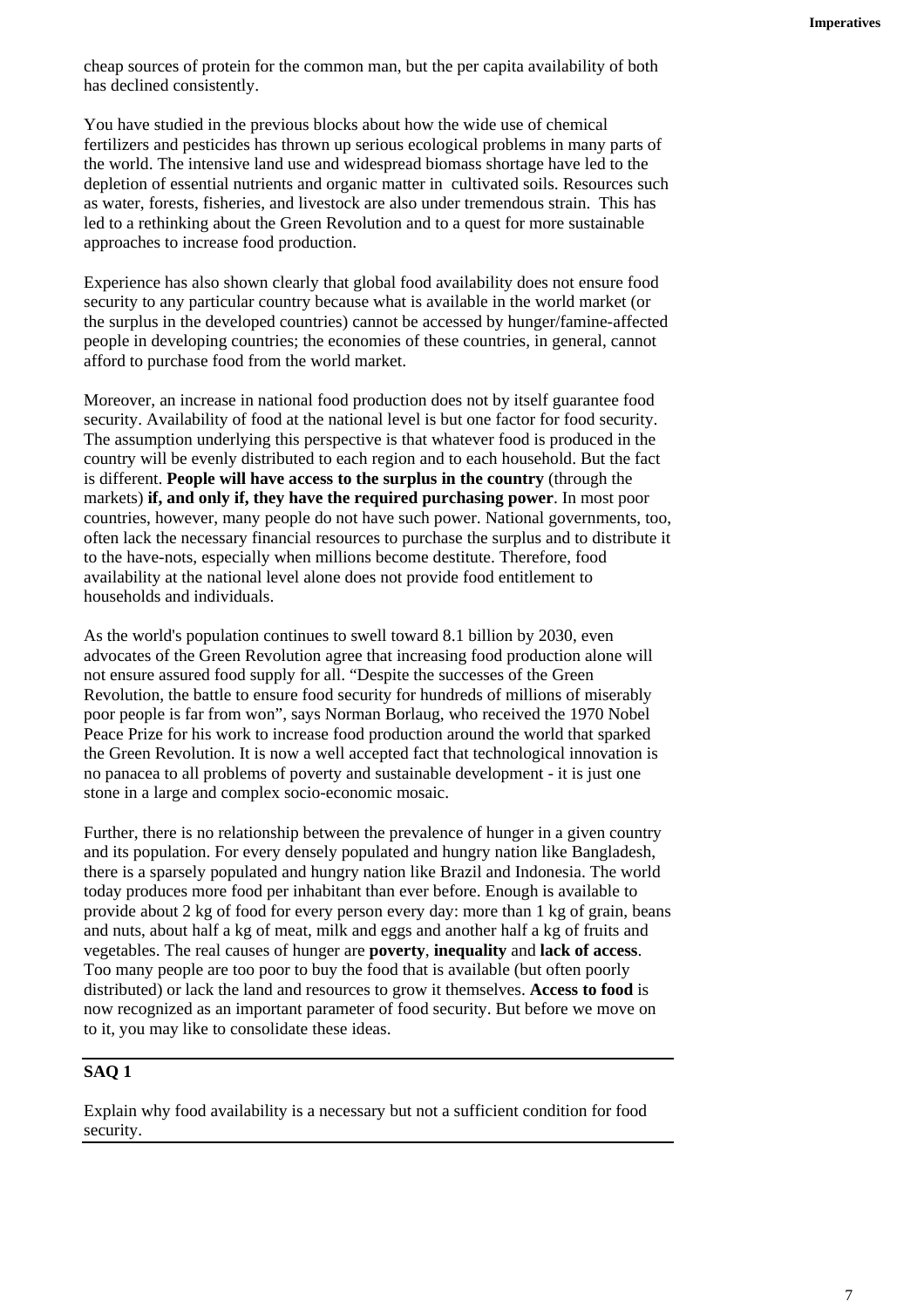#### **Accessibility**

**Distribution** and **access** by households and individuals to appropriate foods for a nutritious diet are as important aspects of food security as food production. It is not enough to produce surplus food if it can't get to those who need it, if those who need it can't afford it, or if they don't know how to use it. Food security depends on household income, access, and knowledge. Thus, the issue of food security is intimately linked with the socio-economic conditions of a given society.

Unequal distribution of wealth, power and resources are seen today as major barriers to food security. Other constraints include commodification of food, environmental degradation, trade agreements that encourage cash cropping rather than food production, and agricultural research carried out without farmer participation. **Inequities**, within and between societies, have resulted in class, gender, ethnic, racial and age differentials in access to food and other resources. There are also national and regional gaps in development within and between the segments of the societies. In developing economies inequalities in access to food and the resulting food insecurity are most acute among the marginalized segments of the population. It is evident that if food grains cost, say, Rs. 10 per kg, a person earning Rs. 3000 per month will be in a better position to buy them than a person earning Rs. 1000 per month. Social and cultural disparities are also involved. We now take an in-depth look at the various aspects of access to food.

Let us first understand which sections of the population face food insecurity due to lack of access and why. These are

- Small and marginal farmers who also toil on other fields for their survival,
- Agricultural labourers,
- Wage labourers and unemployed poor in the cities most of whom may have migrated from villages due to lack of employment opportunities, and
- Women, girls and socially disadvantaged people.

You may like to know: Why do small farmers appear in this list? Why do they themselves not have access to food? Why do they not have the required purchasing power?

Let us understand this issue with the help of a concrete example from India. A cursory comparison of the free market price of food products and their minimum support price announced by the government reveals that the farmer gets only a fraction of the market price. The rest goes to the middleman – be it the government or the private trader. After deducting the input costs, farmers are left with a very small profit per unit. A study carried out in the Chattisgarh state reveals that of the Rs. 11per kg of rice paid by the consumer in the market, the middleman gets Rs. 6.50 and the farmer Rs. 4.50 as the official support price. An evaluation of input cost reveals that the farmer invests around Rs. 4.212 per kg. This leaves a profit margin of a meagre Rs. 0.28 per kg.

You must also understand that small and marginal farmers cannot afford to stock their produce to sell it when higher market rates prevail as they have to repay their earlier loans and prepare for the next crop. It turns out that for their own food needs, they have to depend on the market. Thus, the economic compulsions force farmers to sell their own produce at cheaper prices but buy them later at higher (unaffordable) prices. This gives rise to the anomalous situation that the farmers who fill the granaries, lack food security themselves.

Moreover, in a highly resource intensive agriculture dependent on expensive inputs, the share of human labour and wages for labour are progressively declining. In the above-mentioned study, within the input costs, agricultural wages accounted for barely Rs. 0.72 per kg. The wages of the labour put in by the agricultural labourer or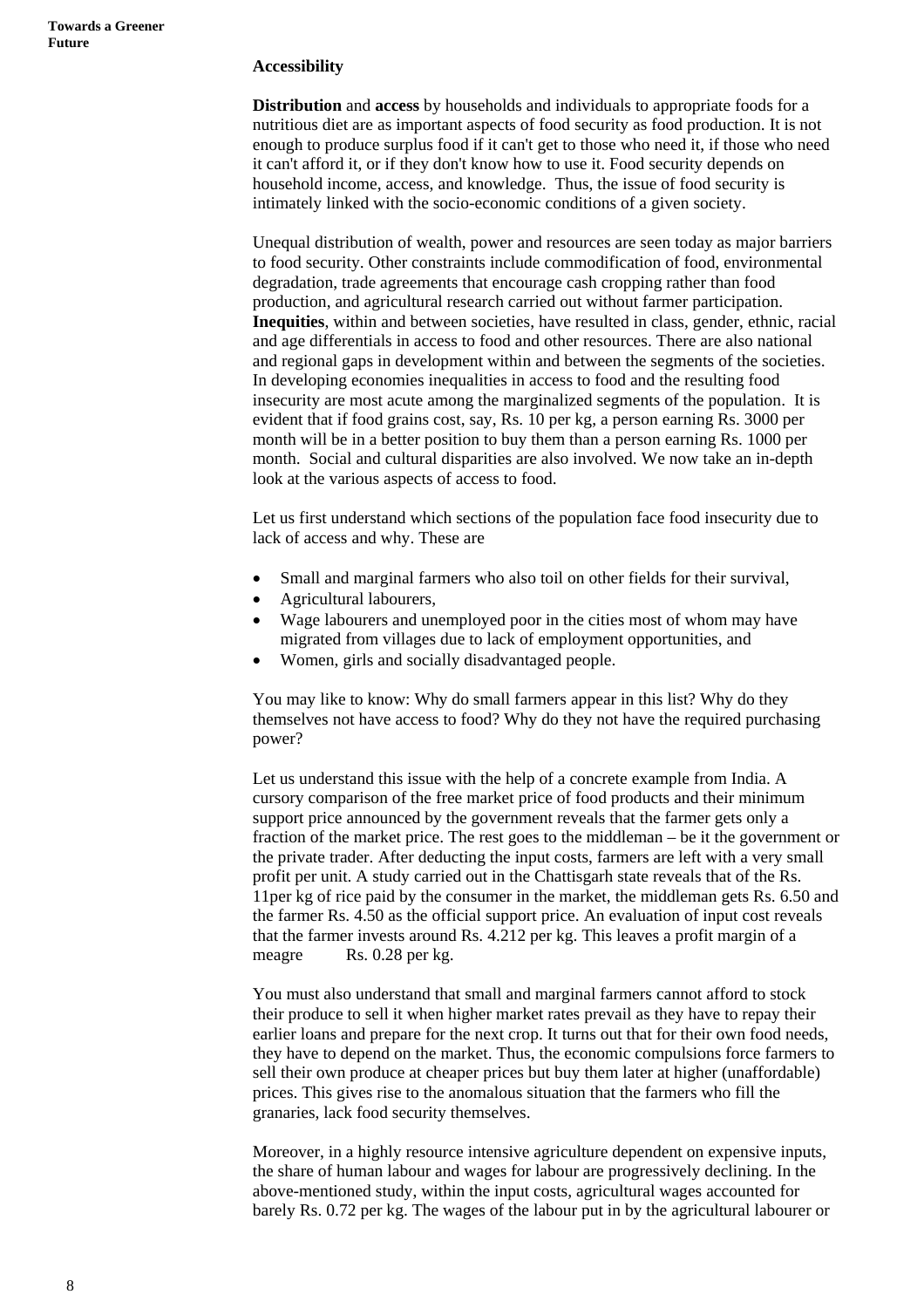the farmer and his family members on their own fields are pegged at much lower rates compared to a daily wage earner, resulting in their impoverishment.

It can be surmised from this analysis that the process of deciding the minimum support price does not rationally account for the input costs, in general, and the cost of manual labour in agriculture in particular. It favours rich farmers who have large land holdings, can use resource intensive technologies along with mechanized agriculture to attain economies of scale and can afford to sell their produce at favourable market rates. A large section of the population comprising small farmers and agricultural labourers is left with limited purchasing power that impacts their food security. The lack of employment opportunities in rural areas forces large scale migration to cities. However, the industrialisation and employment opportunities in the urban areas have not kept up pace with the demand. The result is huge unemployment, devaluation of labour costs and resulting poverty, which affects the food security of the rural migrants.

Another factor that affects food security is the **distribution** mechanism. If the pricing of food commodities is left to market forces, it is the middleman or the rich peasantry that benefits. But the bulk of food is still produced by small and marginal farmers, and so they lose in the bargain. The answer to this lies in a strong public distribution system, a facility that India can boast of. However, the recent process of liberalization and globalization has witnessed a rapid erosion in the public distribution system, which itself is not beyond the purview of a critical evaluation.

We need to evaluate the current public distribution system (PDS) in India around the following issues:

- Who decides what to distribute and at what prices?
- Location of food godowns.
- Who distributes it?

Firstly, the PDS in India distributes mainly rice and wheat. The coarse grains consumed by the majority of the poor people are outside its purview in spite of their better nutritive value. For example, bajra and jowar have 11.6% and 10.4% protein which is comparable to wheat  $(11.8\%)$  and much more than rice  $(6.8\%)$ . Ragi, bajra and jowar are also rich in iron and other minerals in comparison to rice. The location of go downs in urban areas and the consequent high transport costs to rural households serves as a disincentive for public distribution in poor economies with the result that the PDS has seen steady erosion. Corruption is also rampant in PDS with most of the food to be distributed finding its way into the market instead of reaching the poor people for whom it is intended.

Moreover, the problem of access does not automatically get resolved by government intervention to provide aid or by taking special distribution measures for poor people. For example, in many parts of rural India, the poorest of the poor are found to sell their special ration cards for immediate relief from hunger as they do not have even that miniscule purchasing power. There are other socio-economic and cultural inequities that impact food security. For example, the caste system is entrenched deeply in many parts of India. The caste one is born into determines what education and occupation one can have, which determines one's income, one's purchasing power and hence one's food security.

It is also not correct to assume that access to adequate food by households over time will imply that each member of the household is secure. The assumption here is that food is **shared equally** by each member of the household. However, there are intrahousehold factors that may affect equitable and adequate access to food by all members. For example, the head of the household may have more power in determining the use of food resources and may misappropriate it. Moreover, household members' nutritional requirements may vary, for example, if some exert more energy in work than others.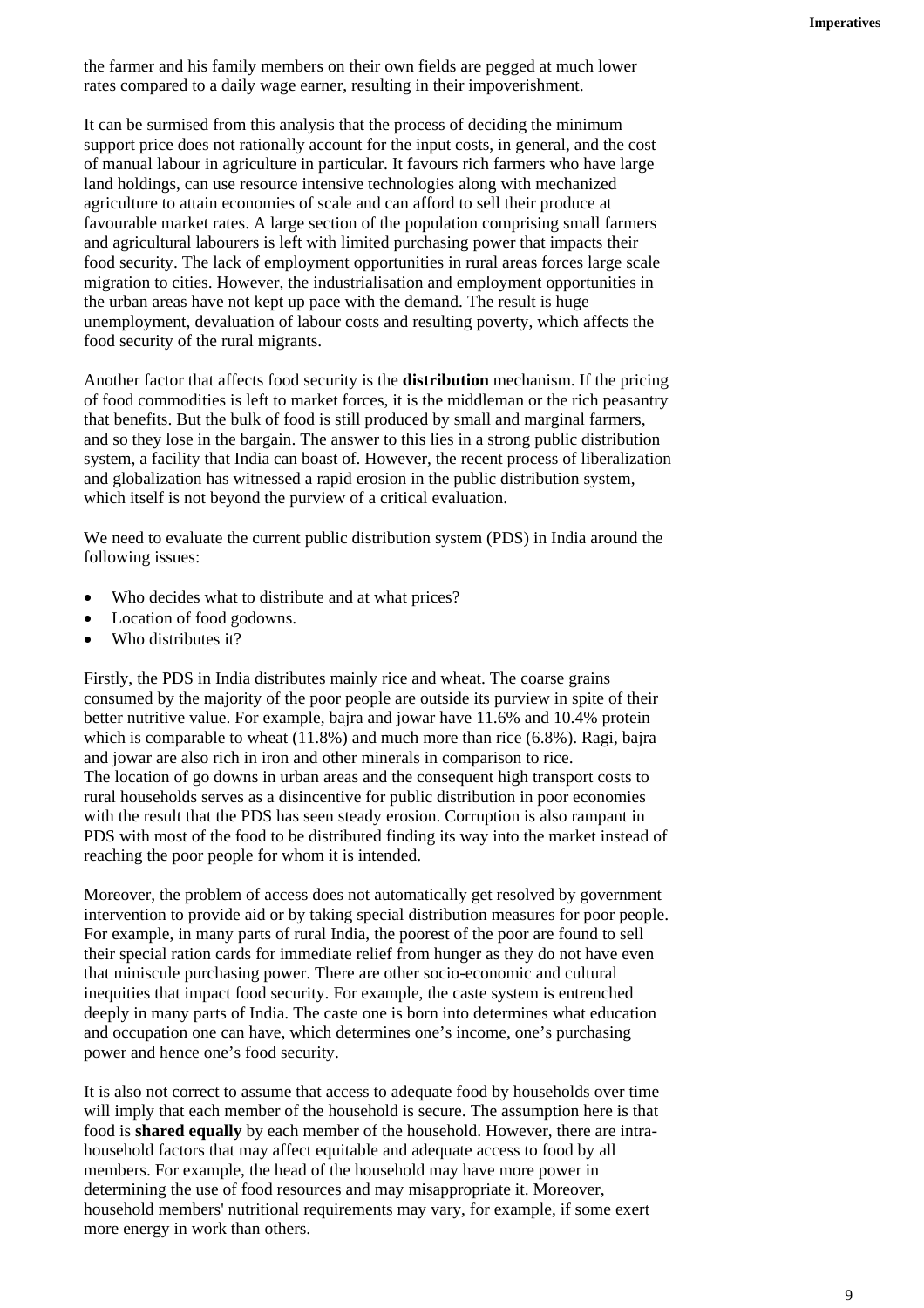Cultural factors can also deprive members of the household (i.e., women and girls) from getting an equitable share. For example, in spite of the plethora of policies and programmes about gender sensitivity and equality, the bitter truth is that tens of thousands of women and girls in India lack access to adequate food, opportunities of education and health care within their own families. Thus we find that individual household members may suffer from inequitable distribution because of cultural and intra-family obstacles.

As parasitic and other diseases substantially hamper the metabolism and assimilation of food, individual state of health and knowledge about health and nutrition also figure significantly in the food security equation. Optimal uptake of nourishment through a sustaining diet, clean water and adequate sanitation, together with health care are essential components of food security.

### **SAQ 2**

Describe the factors that influence access of the poor people to food.

#### **Acceptability**

Food security requires **culturally acceptable** food and distribution systems which are respectful of human dignity and **social** and **cultural norms**. As an essential ingredient of human health and well-being, the kind of food consumed and the ways of consuming it reflect the social and cultural diversity of humanity.

Food is an integral part of one's culture. Hence, people should have the option of producing what they desire to and the policies and technologies should be supportive of that. Consumers should also have the freedom to choose the food they prefer to buy from the public distribution system just as they have in the free market, so that they can access the food that is culturally acceptable to them. For example, a significant percentage (65%) of the poor people in India consumes coarse grains but the PDS distributes wheat and rice. For a moment, think of the reverse situation: Suppose special measures are taken to increase the productivity of coarse cereals (jowar, bajra, ragi etc.) in the wheat-rice zones, will the people of these regions like to switch over to eating coarse cereals? Then wherein lies the appropriateness of forcing a wheat-rice regimen on coarse grain eating people? Is it because these people have never been asked whether they would like to eat wheat or rice that they do not have any say in deciding what is to be produced and then distributed through the PDS? Thus, the question of cultural acceptability of food assumes significance in any discussion on food security.

#### **Agency**

Agency refers to the policies and processes that enable (or disable) the achievement of food security. It reflects our focus on governance and systems for poverty alleviation and enabling citizen participation.

Food insecurity is one of the most terrible manifestations of human deprivation and is inextricably linked to every other facet of the development predicament. Poverty is one of the major causes of food insecurity and sustainable progress in poverty alleviation is critical to improved access to food. Poverty is linked not only to poor national economic performance but also to a political structure that renders the poor people powerless.

So policy matters of a general nature, and in particular good governance are of overriding importance for food security. For example, it requires that poor rural communities be given access to and control over land for food production through agrarian land reform and assistance from capacity-building organizations such as seed banks. Agricultural trade policies under GATT must be changed to prevent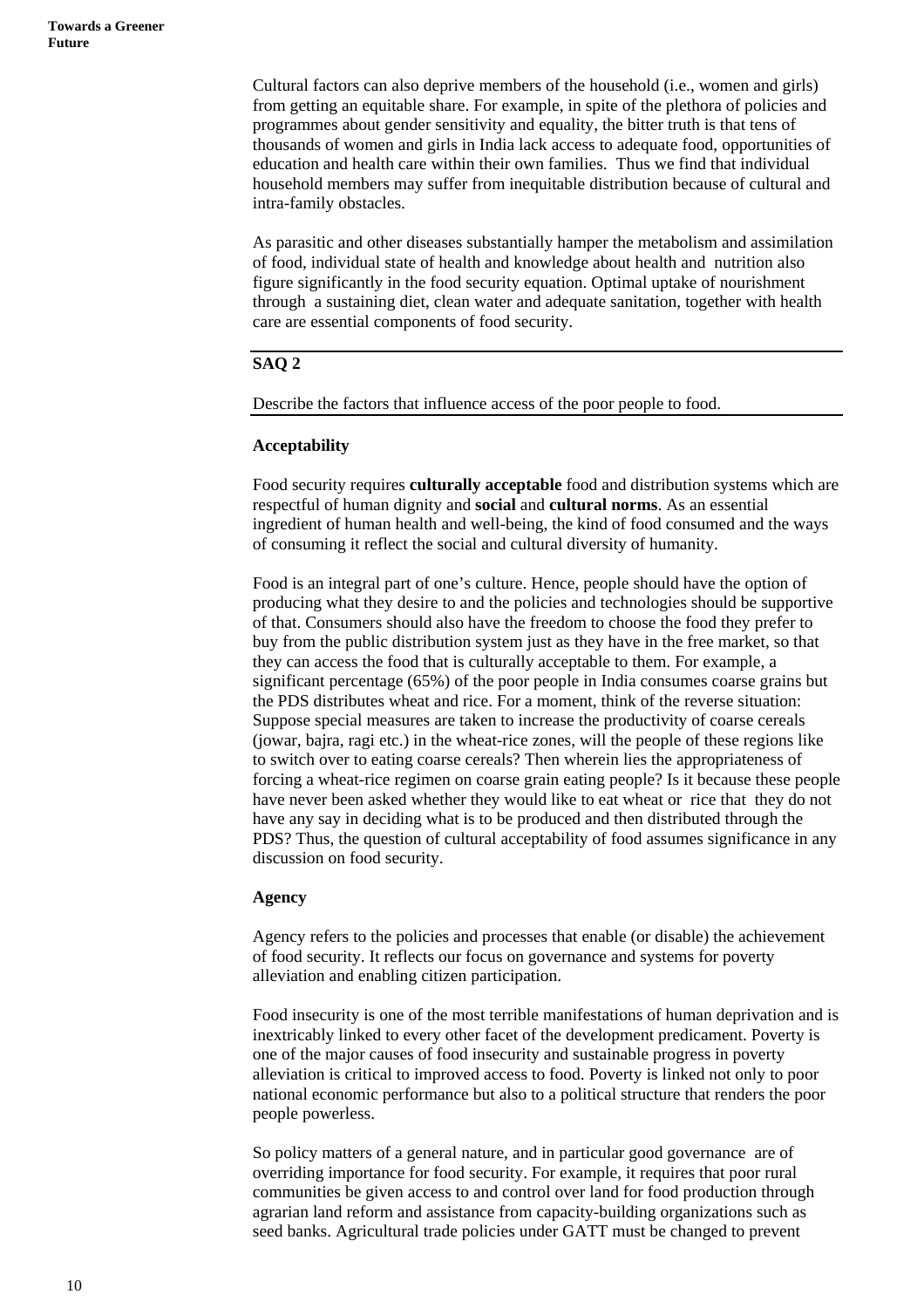cheap imported foods from destroying markets for local production, and intellectual property rights systems must be reformed to take into account farmers' rights. The central role of women to long-term food self-sufficiency must also be recognized, and women's access to land, extension services and technological expertise must be ensured.

The main precondition for food security is a constructive political leadership that is responsive and responsible to the people. Secondly, progress for food security requires a proper macro-economic framework. The elements which have been most important for successes on the food security front are known today. **If and when poor small farmers have access to land, to agricultural extension services**, **to marketing opportunities, to working equipment, agricultural inputs, to fair terms of credit and to environmentally sound technologies**, they can contribute substantially towards food production. Rural employment can be generated and there can be an increase in their incomes. All these measures can be used to bring about noteworthy advantages and more food to the mass of small farmers.

If more can be grown on the available land, if less water and less fertilizer is needed for higher yields, if there is tolerance against major pests, and adverse cropping conditions and if the nutritional quality of food can be increased through appropriate measures, small and large farmers alike will benefit. If there is more pre- and postharvest work to be done, further stimuli for rural employment and rural development will be the consequence.

Let us end this discussion by asking: Is there an alternative to the present methods of enhancing food production, the skewed public distribution system and providing access to quality food? We give here the example of the Deccan Development Society working for the last 20 years in District Medak of Andhra Pradesh. It has come up with the idea of SDK (Samudayik Dhanya Kothi translated as Community Grain Store) as an alternative production and public distribution system.

The SDK movement has been successful in cultivating wastelands through sustainable agricultural technologies, collecting the local produce and distributing it locally in the region where it is produced. Its control and management is in the hands of the poor women in the area. This is an example of people-oriented growth and decentralised public distribution system which can ensure food security without being subsidised year after year. In fact, this project was started with financial help from the Government of India in 30 villages. Around 80 to 100 farmers in each village were identified and each one of them was given 1.5 acres of waste land. They were trained in appropriate technologies to cultivate the wasteland and they grew coarse cereals that were culturally acceptable to them. They were given wages on the basis of food for work. The results were gratifying.

At an average of 100 beneficiaries per village, each village now stores 150 quintals of food grains, in the Community Grain Store for distribution. This suffices for six months at the rate of 25 kg grains per month to each family. The entire range of activities (from cultivation and collection of food grains to biodiversity management and identification of beneficiaries) is carried out by local women, a majority of whom belong to the Dalit families. Families are no longer dependent on traders to buy grains or on government officials to issue their ration cards and distribute grains. They now decide on what to grow, how to collect it and how to distribute it to the community on a priority cum need basis.

This alternative public distribution system has allowed 1000 hectares of barren land to be regenerated and produce 8000 quintal surplus grains in the very first year. This implied 3 million meals equivalent of excess grain production in 30 villages. Thus each family in these villages could access 1000 extra meals with acceptable food grains as well as fodder for 6000 animals.

The community distribution system has not only given positive results at the quantitative level but also at the qualitative level. It has shown the way to the success of sustainable organic agriculture and provided a road map for people-oriented food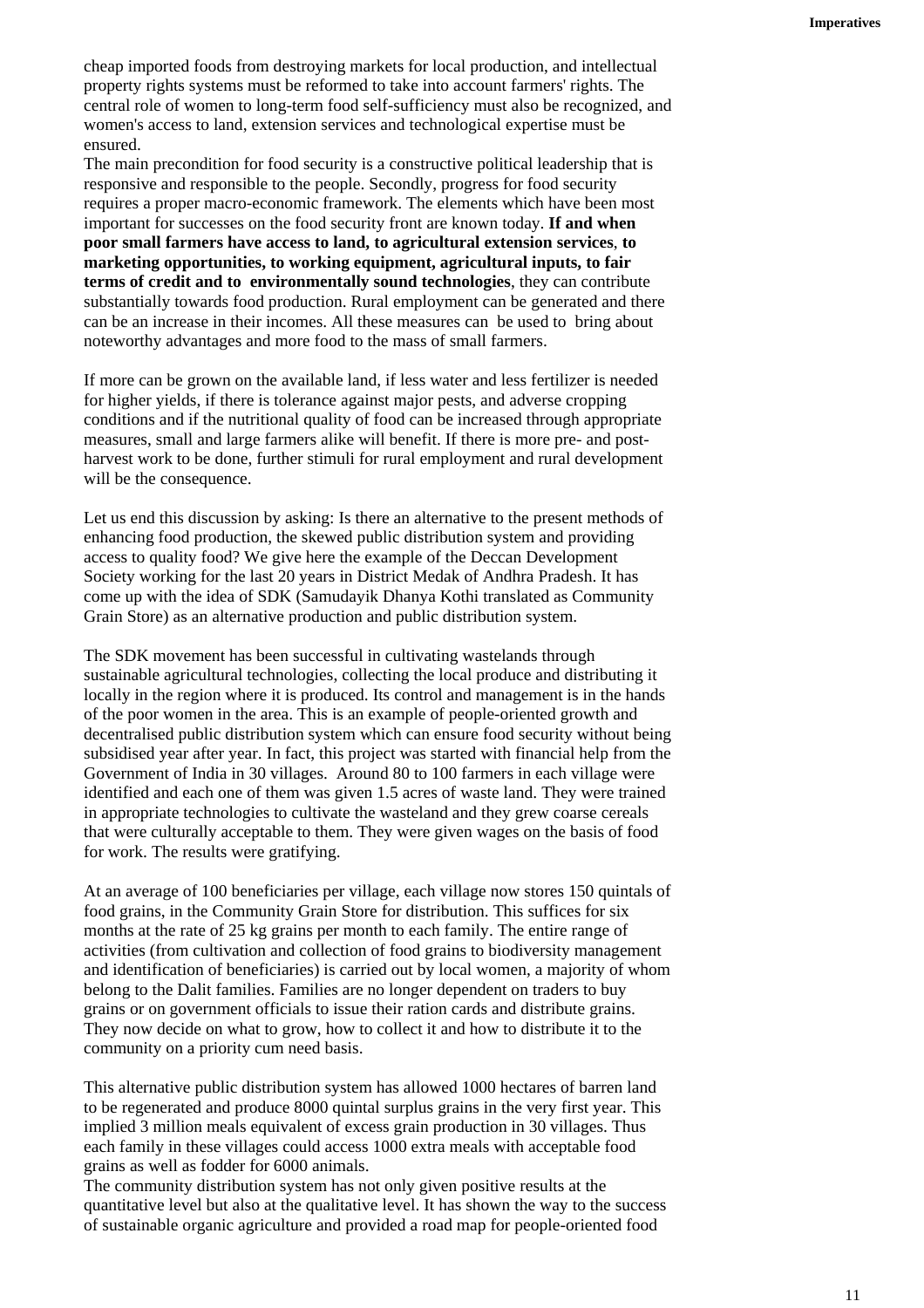security as against special schemes-oriented food security. It shows us that the access to nutritious food is best assured when it is locally produced, processed, stored and distributed.

To sum up, food security deals with food production in relation to food availability; it addresses distribution in that the produce should be accessed by all; it covers consumption in the sense that individual food needs are met in accordance with the individual's cultural preference and ensures that the individual is active and healthy. The only pathway to eventual food security is sustainable human development. This means breaking the vicious circle of continuing poverty, environmental deterioration, and acute institutional deficiencies. Because deficits in food security stem from the combined effects of factors such as poverty, low levels of food production, and diminishing environmental quality, the best way to deal with the challenge lies in strategies that tackle all problems comprehensively, i.e. transforming local agriculture into a sector that generates employment and income for the rural people, stimulates the non-farm sector and the overall economy, and increases food supply.

The principal operational implications of the food security may be summarized as follows:

- Physically, assured food security requires a transition from chemical and machinery-intensive to knowledge and labour-intensive farming technologies. It requires better seeds, soil management and other sustainable agricultural practices. It also requires agricultural systems that maintain farm worker health, biological diversity, farmers' access to genetic resources, soil fertility and watershed protection.
- Economically, food and nutritional security requires the promotion of multiple income-earning opportunities, and provide sustainable livelihoods through appropriate policies, e.g., just distribution of land and production assets, proper support prices that take into account the component of labour wages, value addition to the produce and lowering of input costs.
- Environmentally, food and nutritional security involve attention to sustainable agricultural practices viz. soil and water management, conservation of biodiversity as well as adequate food safety standards and enforcement.
- Socially, food and nutrition security requires addressing social discrimination based on gender, class, and ethnic differences in society, incorporation of women into decision-making processes, and the right of communities to make informed choices regarding healthful eating patterns.

At this point, you may like to take a break and revise these ideas.

### **SAQ 3**

What lessons can be learnt from the example of Community Grain Stores to ensure food security for the poor? Consider all aspects of the issue in your answer.

# **15.3 ECOLOGICAL SECURITY**

The term 'security' reflects a deep seated human longing to be safe. But when we refer to ecological security, you would like to know: Safe in what sense? Safe from what? You would perhaps agree that the end of the cold war was marked by a transition in perceptions of threats to human security. The traditional kinds of insecurities vis-à-vis major nuclear/conventional wars are now being replaced by non-military threats. In the wake of the escalation in public concern over environmental degradation in the previous decade - intensified by nuclear fallout from Chernobyl, burning oil wells in the Gulf War, depletion of the ozone layer and predictions of global warming - it is not surprising to find that the environment has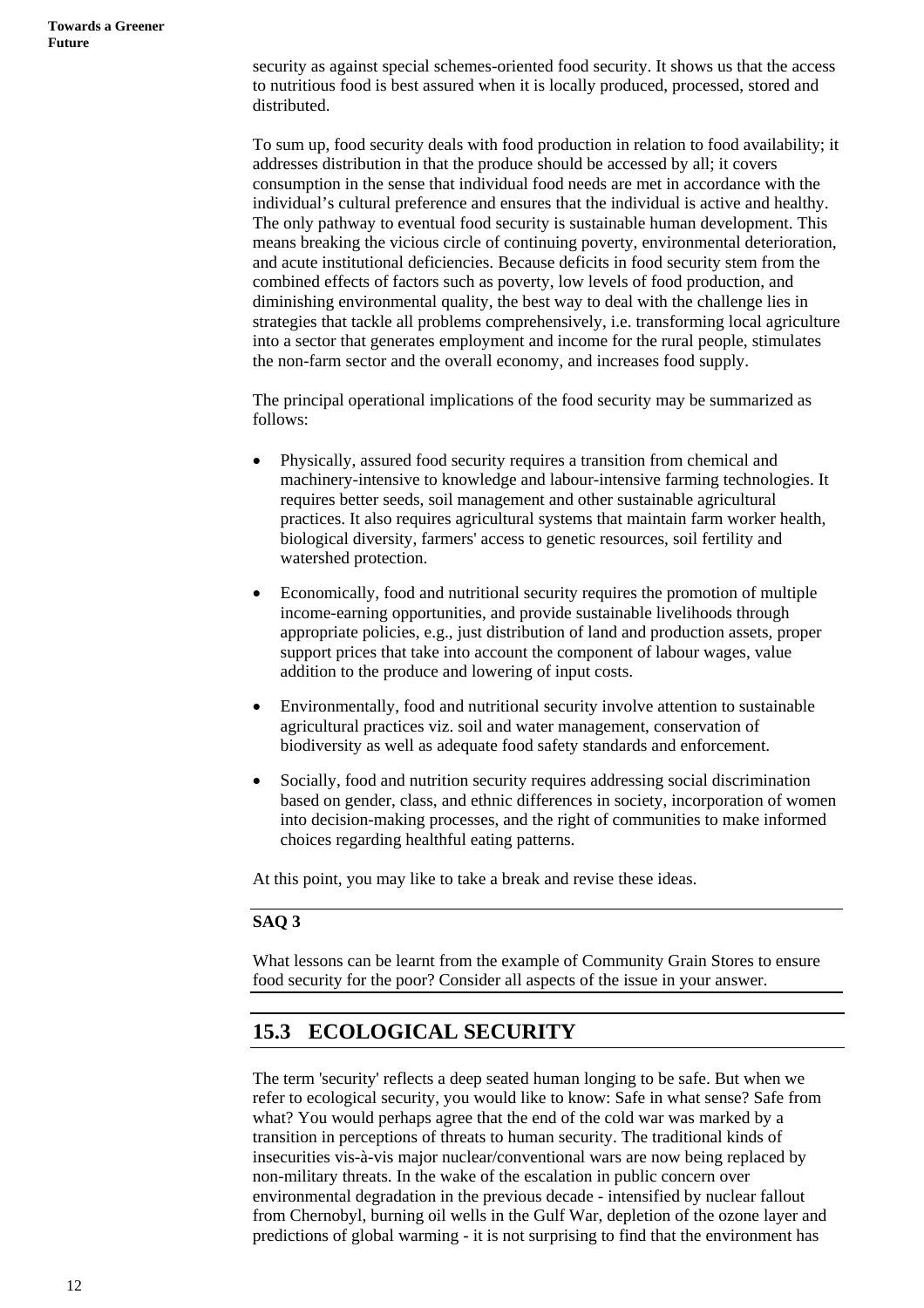also found its way onto this expanded security agenda. Environmental problems such as global warming, deforestation, species extinction, and pollution are now being added to the range of "threats" to the interests of humanity as a whole.

*What constitutes ecological security?* **Clean air, safe and reliable water supplies, nutritious and safe food, healthy housing and workplaces, civic services and protection against disease and disasters for all people form the corner stones of ecological security**. Its ambit may be expanded to include ecological sanitation, i.e., efficient, cost-effective eco-engineering for treating and recycling human excreta, waste water, and other wastes.

Let us first examine the general threats to ecological security, and then particularly in the context of agriculture.

We now live in an increasingly crowded, environmentally stressed and resource degraded planet. Clean air, water and land are not available to large sections of people across the world. These include the economically and socially disadvantaged people, small farmers, factory workers, street vendors, women, children and slum dwellers, who are pushed back into the most undesirable areas, forced to live in hunger, and quite often persecuted and jailed. Urban pollution is concentrated in areas where the most impoverished live, where there are effluents in the drinking water and where people fight with birds of prey for the scraps in rubbish bins.

The development paradigm itself creates the conditions for ecological insecurity: Waterways are polluted and fertile soils degraded or flooded to make way for mega projects, chasing weak people away, extinguishing life, exterminating fish and filling dams in order to generate energy that may even be squandered afterwards. Forests are destroyed to create paper and precious resources squandered in creating and running a consumerist society unmindful of the consequences of its actions. The commercialization of water and energy production and distribution has left thousands of people without access to these services.

Instead of invading armies we must now contemplate the likes of 'invading' deserts, water shortages, air, water and soil pollution, rising sea levels, increased ultra violet radiation and an increased threat of diseases that may be the off-shoots of tinkering at the genetic level. These constitute *direct threats to environmental health and safety*. One of their consequences is mass migration of *ecological refugees*, fleeing from wars as well as ecological threats to health and livelihood. For example, on the margins of the Sahara and the Horn of Africa, refugee populations of several millions have crossed borders to escape starvation caused by overgrazing and drought. Sea level rises may trigger even more massive migrations than desertification.

*The ecologically destructive power of the military* is itself increasingly seen as one of the biggest threats to ecological security. Military training, production, storage and disposal of weapons and, above all, armed conflict (especially nuclear, chemical and biological warfare) are themselves major causes of environmental degradation. The use by the US military of Agent Orange to destroy forest cover and food crops during the Vietnam War or the burning of oil wells in the Gulf War are examples of the wilful destruction of ecological assets and natural resources by nations/states.

Technological innovations in transport have increased the speed with which everlarger number of people and accompanying microbes move and the territory over which they range. The large-scale and rapid movement of people and products internationally has given birth to a host of global hitchhikers − viruses, bacteria and pests − that move fast into new environments where they flourish. Larger migrant organisms have also been transforming the environment and adding to ecological insecurity. Dozens of migrant organisms ranging from mussels to killer bees and weeds to super bugs have flourished when they have been transported into unexploited environments. They cause huge damage to native ecosystems.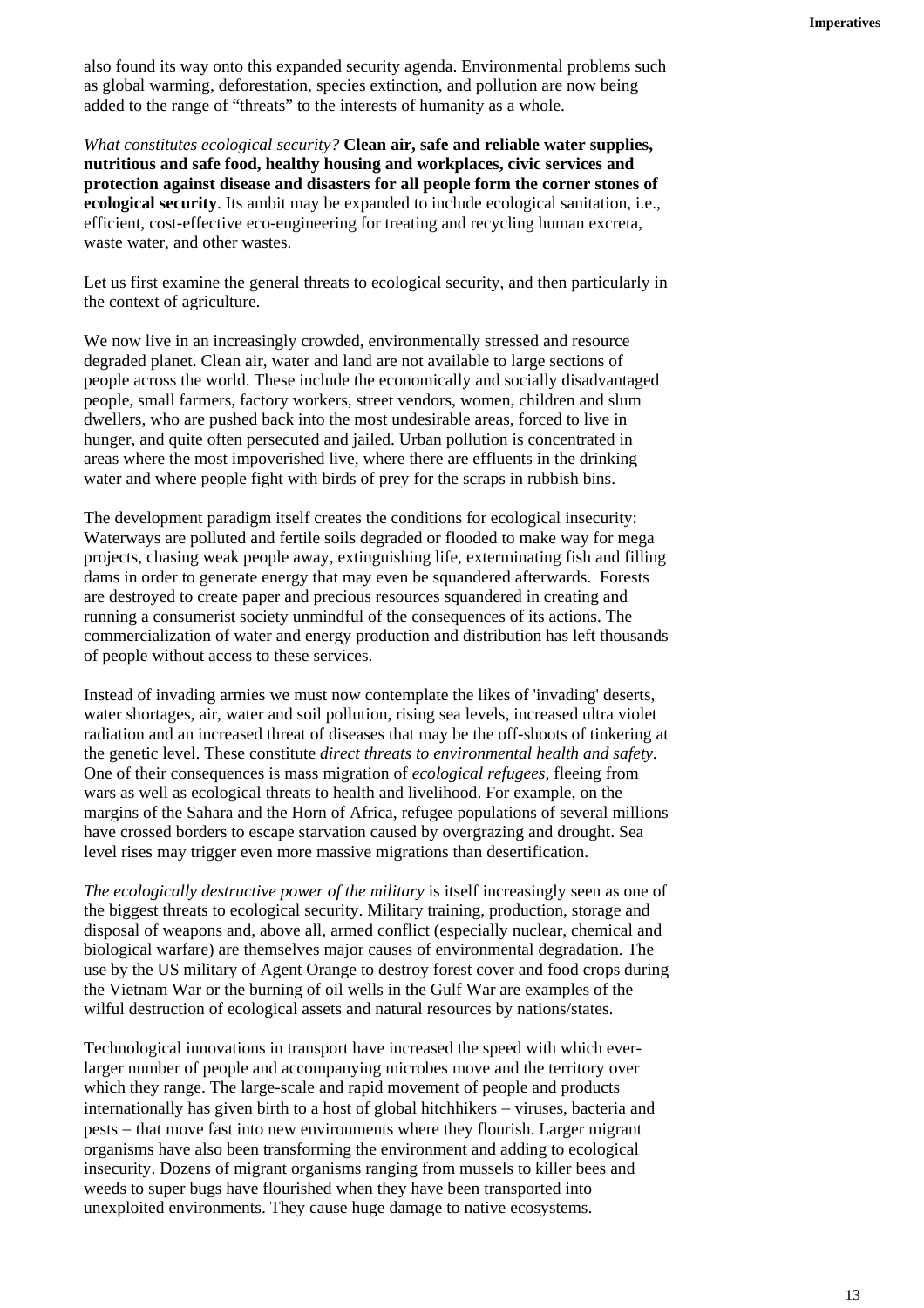In the context of agriculture, ecological security encompasses

- Management of agriculture to minimize environmental damage and degradation; regulatory mechanisms in agriculture for organic production; and scientific advances to improve agriculture and environmental security.
- Evaluation of medical and biological toxicity of agricultural chemicals and environmental pollutants accumulated in agricultural production; new techniques of detecting these substances, their toxicity mechanisms, and methods of removal or minimization.
- Promoting use of ecologically- safe technologies in agriculture − in crop production, in livestock, in processing and storage and new techniques that decrease toxic environmental inputs without lowering productivity.

New methods of producing and distributing food products can also adversely impact security from disease. The centralized production and large-scale distribution of food raises the spectre of potentially more severe outbreaks of disease rapidly spreading through human populations. For example, there have been several recent large-scale outbreaks of disease in many countries. "Mad Cow" disease has devastated herds in England leading to possible illness in human beings, sharply reduced consumption of beef, and a halt in beef exports. In Japan an outbreak of E-Coli bacteria felled thousands of school children. The recent bird flu in China posed a grave threat to human lives.

The agricultural genetic engineering biotechnology has not been critically reviewed from the stand point of ecological security. The potential risks of eating genetically engineered foods and their effect on human health are yet to be studied. Since genetically engineered (GE) food remains unlabelled, consumers cannot discriminate between GE and non-GE food, and should serious health problems arise, it will be extremely difficult to trace them to their source. The global fight for market share is leading multinational companies to massively deploy transgenic crops around the world (more than 30 million hectares in l998) without proper advance testing of short- or long-term impacts on human health and ecosystems.

There is a potential risk of generating new virulent strains of viruses, especially in transgenic plants engineered for viral resistance with viral genes. Many results emerging from the environmental performance of released transgenic crops suggest that in the development of 'resistant crops', there is a need to test not only direct effects on the target insect or weed, but also the indirect effects on the plant (i.e. growth, nutrient content, metabolic changes), soil, and non-target organisms. History has shown that a huge area planted to a single crop variety is very vulnerable to new matching strains of pathogens or insect pests.

Furthermore, the widespread use of homogeneous transgenic varieties will unavoidably lead to 'genetic erosion', as the local varieties used by thousands of farmers in the developing world are replaced by the new seeds. Genetic pollution, unlike oil spills, cannot be controlled easily, and thus its effects are non-retrievable and may be permanent.

Unquestioned expansion of this technology into developing countries may not be wise or desirable. There is strength in the agricultural diversity of many of these countries, and it should not be inhibited or reduced by extensive monoculture, especially when consequences of doing so may result in serious problems of environmental security. In fact, preservation of bio diversity and genetic conservation is one of the imperatives of sustainable agriculture.

Genetic conservation involves all activities aimed at ensuring the continued existence, evolution and availability of genetic resources, in situ and ex situ, e.g.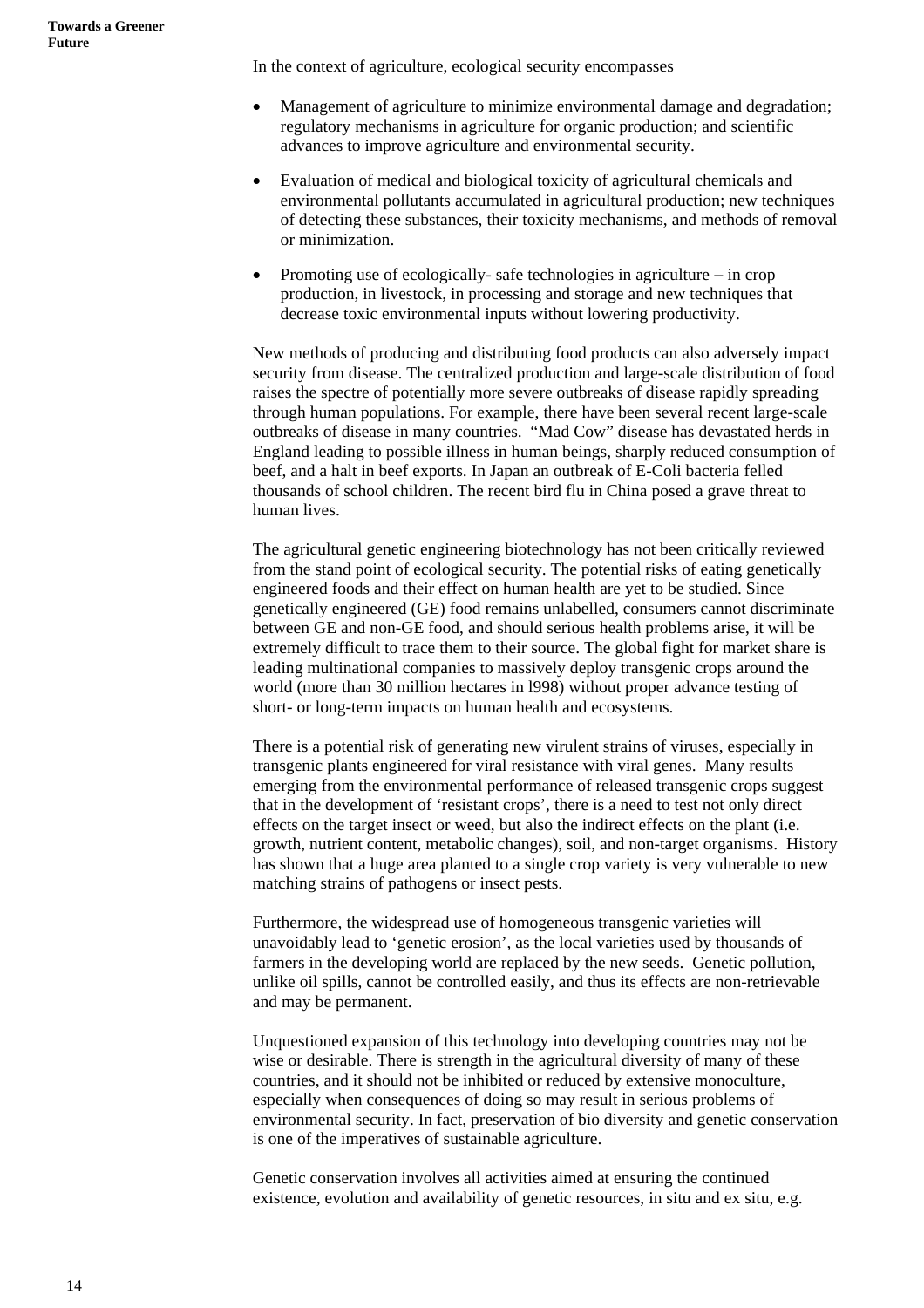- **The collection, maintenance, storage and sustainable management of genetic resources aimed at ensuring their continued existence, evolution and availability for current and future generations;**
- **The management of human use of genetic resources so that they may yield the greatest sustainable benefit to present generations while maintaining their potential to meet the needs and aspirations of future generations;**
- **Protection of plant and animal habitats;**
- **The management or control of human use of resources (biotic and abiotic) and activities on the planet, in an attempt to restore, enhance, protect, and sustain the quality and quantity of a desired mix of species and ecosystem conditions and processes for present and future generations.**

Ultimately, the sustainability of a given ecosystem depends upon the maintenance of diverse and healthy gene pools of the organisms that constitute it. The need to preserve wild-type gene pools for domestication in plantations is vital; having a diverse gene pool from which to select, will help in the search for varieties that are resistant to pathogens, pests and environmental pollutants and have high growth rates and good qualities.

Lessons can be learnt from the agricultural experience so far: the genetic identities of almost all modern domesticated crop species are now quite different from those of their wild progenitors. Indeed, in many cases, those ancestral species no longer exist, severely limiting the improvements that can be made. The importance of maintaining a broad and viable genetic base, therefore, is an accepted principle among agricultural scientists.

Thus genetic conservation is positive, embracing preservation, maintenance, sustainable utilization, restoration, and enhancement of the natural environment and is an essential ingredient of ecological security.

The need of the hour is more enlightened global ecological governance, genetic conservation, the 'conversion' of military budgets towards peace and sustainable development, and the redirection of military activities towards research in environment friendly technologies data collection, monitoring, technological innovation and transfer, and restoration. There is also an urgent need to challenge the patent system and intellectual property rights intrinsic to the World Trade Organisation (WTO), which provide multinational corporations with the right to seize and patent genetic resources.

Financial support for ecologically-based agricultural research should be expanded as the dramatic effects of rotations and intercropping organic production systems and general agro ecological techniques on crop health and productivity, as well as of the use of biological control agents on pest regulation, have been confirmed repeatedly by scientific research.

Yield increases are being achieved by using technological approaches, based on agroecological principles that emphasise genetic conservation, diversity, synergy, recycling and integration; and social processes that emphasise community participation and empowerment. When such features are optimised, yield enhancement and stability of production are achieved, as well as a series of ecological services such as conservation of biodiversity, soil and water restoration and conservation, improved natural pest regulation mechanisms, etc. leading to increased ecological security, are promoted.

The issues of technology transfer and appropriate technologies for the resource poor are critical in our quest for food security. We take them up in the next section. But before that you may like to attempt an SAQ.



**Fig.15.1: We must ensure ecological security along with food security**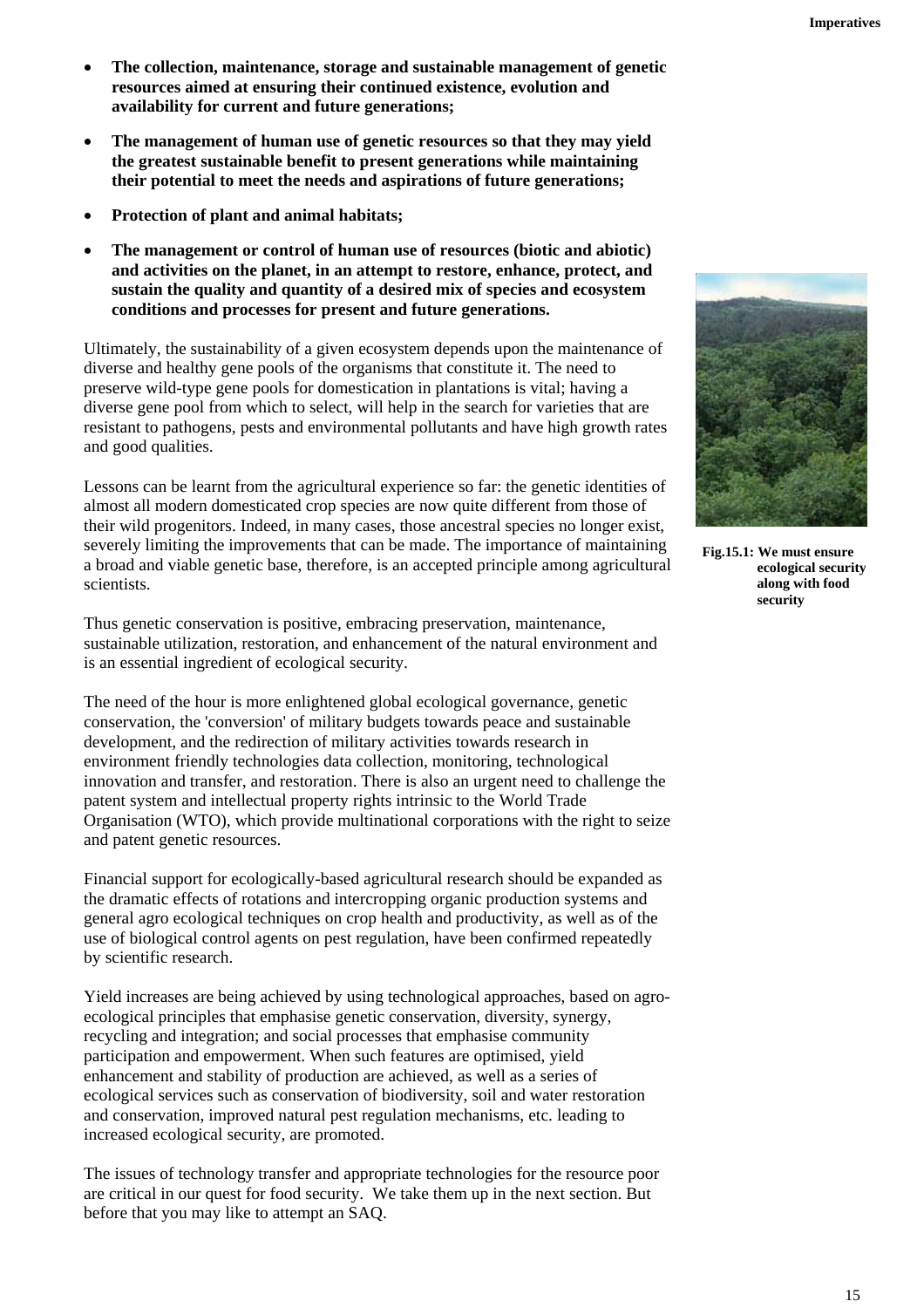#### **SAQ 4**

What do you understand by ecological security? Outline the factors that threaten ecological security.

### **15.4 TECHNOLOGY TRANSFER AND TECHNOLOGIES FOR RESOURCE POOR FARMERS**

You have learnt that the sustainable development of rural economy and advances in agriculture are intertwined with the goals of poverty eradication and reduction of social and economic inequalities in the developing countries. While the world has witnessed tremendous advancement in the fields of science and technology, the results unfortunately have benefited a small portion of the rural population in the developing nations. The major hurdles for the large proportion of poor have been the lack of access to latest technologies and a lack of awareness regarding resource management techniques. The main factors responsible for such a state of affairs may be attributed to the lack of technology transfer and the communication divide between the farmer, the scientists and other sectors involved in agriculture. The technology options appropriate to farmers include, for example:

- improved soil usage through drainage, terracing and intercropping of food crops so as not to exhaust the soil;
- conservation, management and development of 'agricultural biodiversity', to make use of the vast range of plant genetic resources which farmers themselves have developed over centuries, such as thousands of indigenous varieties of staple food crops that are adapted to particular local conditions;
- sustainable use of wild foods and medicinal plants; and
- irrigation, water harvesting and other appropriate technologies.

The most appropriate technology will be one that builds on the use of local resources and is also sustainable. In terms of sustainability, the key issues are that the technology should be affordable, culturally acceptable, and the soil should not suffer from nutrient depletion, erosion or degradation.



**Fig.15.2: Farmers need appropriate modern technology to improve productivity** Use of various technologies is involved in different aspects of farming, viz. seed preservation, planting, sowing, applying fertilizer, crop protection, harvesting, animal husbandry, livestock production, processing, transporting, storing, and marketing of food as well as use of tools and implements suitable for on-farm and off-farm activities. Appropriate technologies also include products to aid in fuel and water collection, food harvesting and crop processing, such as pumps, crop storage systems, efficient or smokeless stoves, water hauling devices, food driers, grinding mills, dehuskers, butter churners, beehives and honey extractors, transport vehicles such as trailers and carts, wheelbarrows, animal harnesses, hand-operated oil presses, biogas digesters, etc.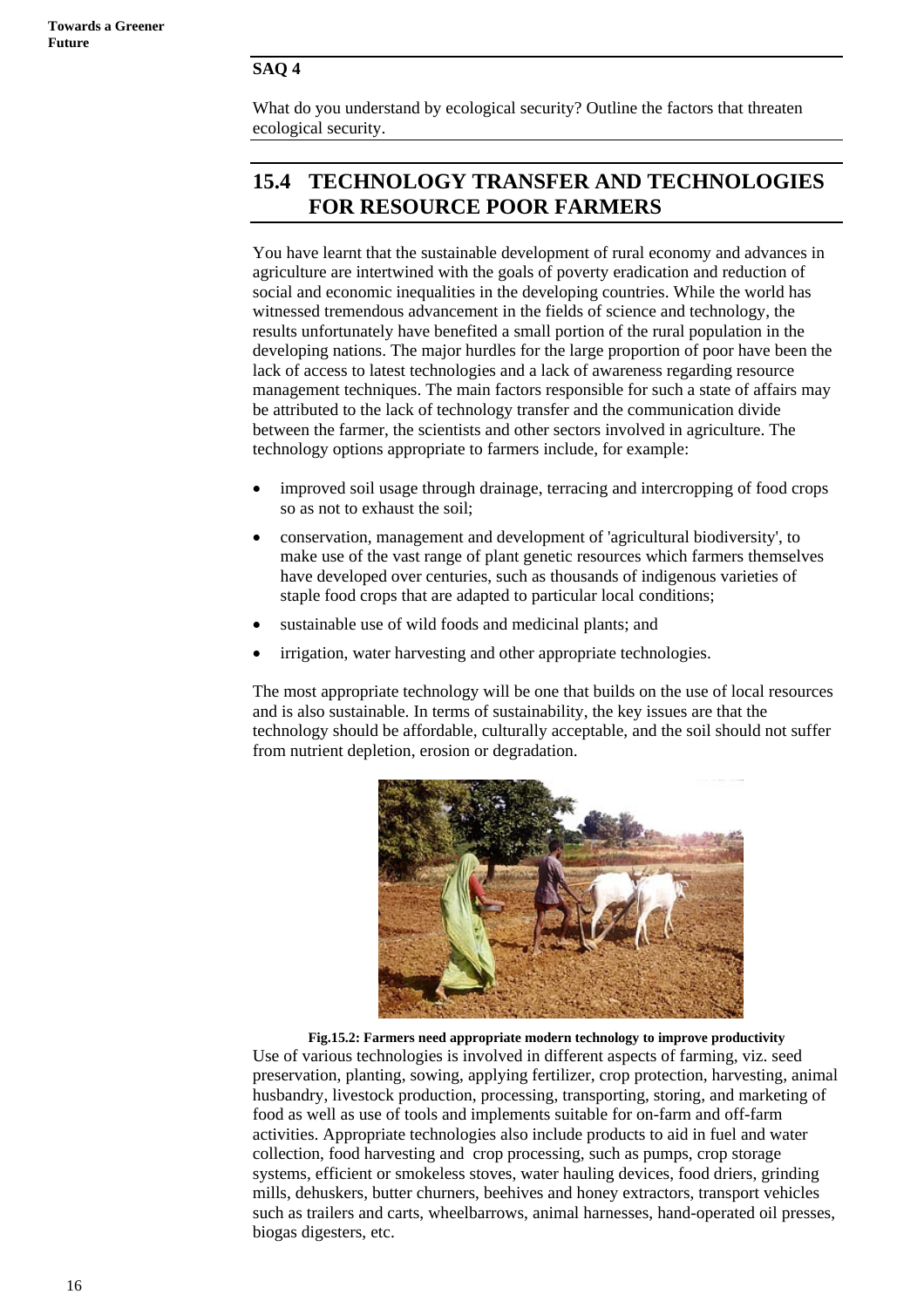Access to and training in the use of appropriate small-scale technology has the potential to greatly enhance the quality of life and work of especially the poor farmers. However, information on the types of technologies developed for poor farmers is sorely lacking, as is the evidence of their appropriateness or success. Even in countries like India that have a comparatively stronger R & D base in rural technologies, the dissemination of these technologies to the poor farmers has a tremendous scope.

Thus, while the development of appropriate technologies per se may not be an insurmountable problem, but their transfer from the lab to the land is not that easy. Many of the technologies promoted to the farmers have been rejected, or [partially](http://www.mirror.ac.cn/englishForAgriculture/lesson38/keyvoc38.htm) and [half-heartedly](http://www.mirror.ac.cn/englishForAgriculture/lesson38/keyvoc38.htm) adopted with the result that the poor farmers have failed to benefit from them. Let us try to examine the reasons for this state of affairs.

Traditionally, appropriate technologies for the farmers are developed at special research centres. Here, researchers try out different species, cultivation practices, cropping patterns, and develop various techniques, tools and machines. Based on these studies, an appropriate technology is identified which is then extended to farmers. Even though in many cases the technologies developed are truly appropriate, as proven by their widespread adoption by farmers, in many more cases the technologies have failed miserably. Many reasons can be identified.

The primary reasons for low usage of appropriate technologies include **limited distribution systems, insufficient awareness among farmers of the technologies, high cost, and lack of coordination, training and attention to the specific needs of farmers.** Quite often farmers fail to understand the technology developed by the scientists. But more often, it is because the researchers fail to understand the background of the farmers for whom the technology is supposedly intended. In some cases, the problem may not be correctly identified, since only the technological aspects may be taken into consideration and the farmers' perspective [ignored](http://www.mirror.ac.cn/englishForAgriculture/lesson38/keyvoc38.htm). In other cases, the technology recommended may be inappropriate: too [costly, conflicting](http://www.mirror.ac.cn/englishForAgriculture/lesson38/keyvoc38.htm) with social and cultural norms, ignoring farmers' preferences, not adapted to the local agro ecosystem, etc. In some other cases, technologies may be rejected, not because of the technology itself, but because those promoting it may be [perceived](http://www.mirror.ac.cn/englishForAgriculture/lesson38/keyvoc38.htm) as outsiders with no credibility as farmers.

The majority of farmers who are supposed to use these technologies are most of the time poor and illiterate. More often than not, technology development is not driven primarily by their knowledge or their perceived needs, but rather by imported prototypes and the views of technology developers and promoters are more theory based. Technology development is also biased in terms of socioeconomic class, with more attention given to those who can afford the technologies.

For example, improved water lifting technologies are currently limited to motorized pumps. While these pumps may be appropriate for larger-scale farmers, they are unaffordable and uneconomical for the majority of poor farmers who irrigate relatively small plots of land.

How can this situation be remedied? Firstly, farmers must participate in all stages of the technology development cycle: from the very first step of problem identification and planning to the implementation, monitoring and evaluation of the technology that may be termed as Farmer participatory approach. Farmers' input into the technology development is essential. It is necessary to create an honest, open, and equal two-way communication with farmers through appropriate programme approaches and extension methods.

Communication here does not only mean researchers and [extension](http://www.mirror.ac.cn/englishForAgriculture/lesson38/keyvoc38.htm) workers *telling*  the farmers what they should and could do, but also the other way around; researchers and extension workers *being told* what to do by the farmers. What is needed is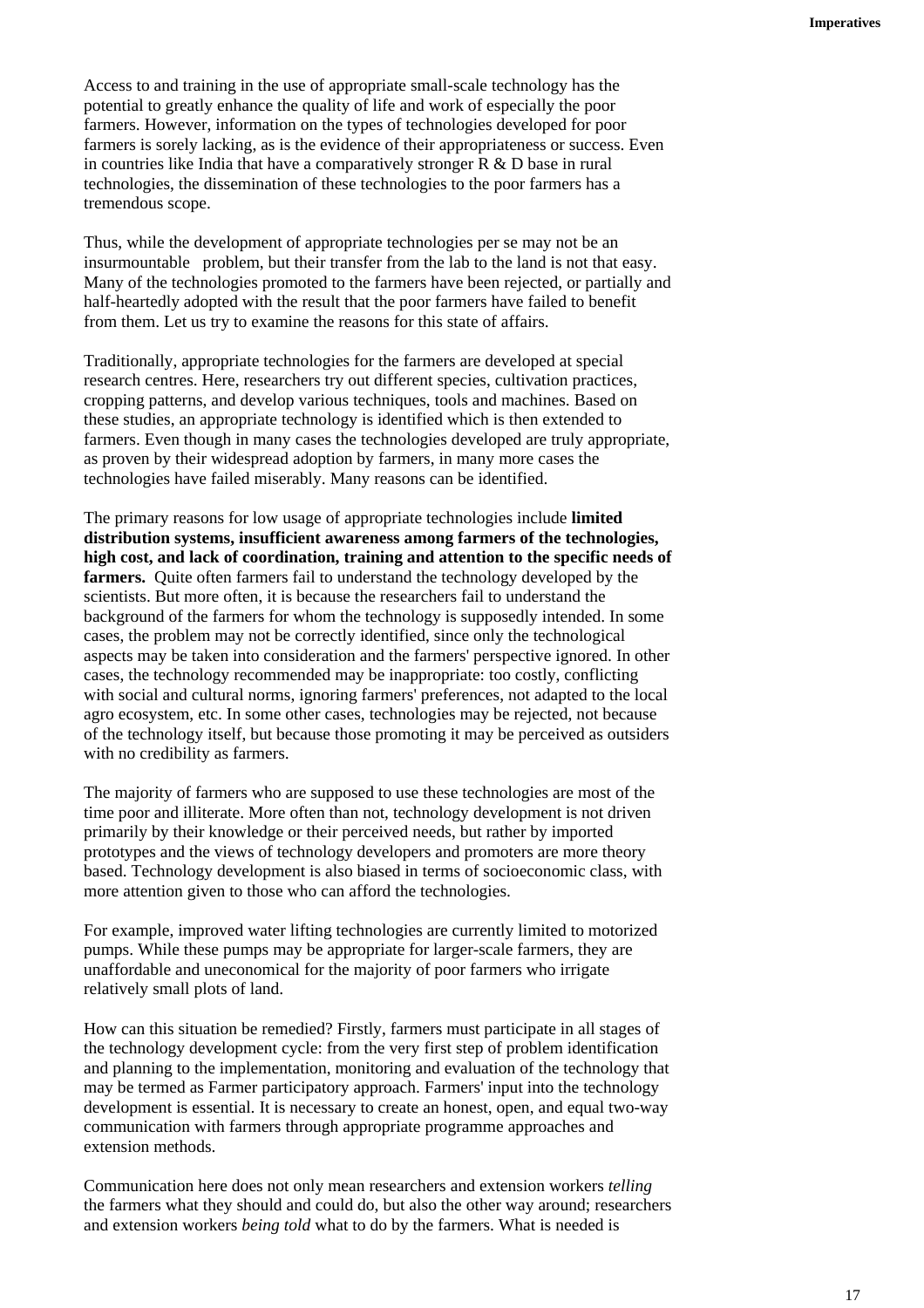communication in the truest sense of the word; a [mutual](http://www.mirror.ac.cn/englishForAgriculture/lesson38/keyvoc38.htm) exchange and sharing of opinions between equal partners.

Farmer acceptance and his assessment of the value of technology may not need controlled experimentation many a times. The farmer draws on his own experience to make decisions about application. Acceptance of a previously unused technology by a lead farmer usually means that many farmers "looking over the fence" will pick up the technology. However, following farmer acceptance, controlled farmers' field experimentation may be needed to fine tune the technology and overcome major local and unpredicted constraints.

Innovations carried out by the farmers themselves with proven results need to be given due recognition and disseminated amongst other farmers. For example, in India, the National Innovation Foundation supported by the Government of India maintains a database on the technologies innovated at the grassroots level by farmers across the country. It was set up with the main goal of providing institutional support in scouting, spawning, sustaining and scaling up grassroots green innovations and helping their transition to self supporting activities. It also helps in faster dissemination of information.

To sum up, there is a clear-cut need to forge strong linkages between research scientists, technology transfer agencies and farmers. Farmers' involvement at present is limited to on-farm trials but it is absolutely essential that the farmer must be the focus in all technological interventions. It is vital that the farmers are able to articulate their needs and views in all aspects of technology generation and application, including patent rights and access to genetic resources that has significant consequences for them in the short and long term. Moreover, their own innovations in technology need to be recognized and combined with the frontier technology, if needed, and disseminated. Farmers' participation at all levels is one of the key elements of technology development, transfer and the effective use of appropriate technologies to ensure food and ecological security of the current and future generations.

With this we end the discussion on the imperatives for a greener future. We now summarize the contents of this unit.

# **15.5 SUMMARY**

- **Sustainable food and nutritional security** may be defined as a condition in which every individual at all times, has physical, economic, social and environmental access to **safe**, **nutritionally adequate** and **personally acceptable foods in a manner that maintains human dignity**. Along with availability, access to food, cultural acceptability and appropriate policies and processes are needed to achieve food security.
- Clean air, safe and reliable water supplies, nutritious and safe food, healthy housing and workplaces, civic services and protection against disease and disasters for all people form the cornerstones of **ecological security**. Its ambit may be expanded to include ecological sanitation, i.e., efficient, cost-effective eco-engineering for treating and recycling human excreta, waste water, and other wastes.
- Genetic conservation involves all activities aimed at ensuring the continued existence, evolution and availability of genetic resources, in situ and ex situ.
- While the world has witnessed tremendous advancement in the fields of science and technology, the results unfortunately have benefited a small portion of the rural population in the developing nations. This brings forth the importance of the issues of **technology development, transfer** and **appropriate technologies for the poor farmers**. There is a clear-cut need to forge strong linkages between